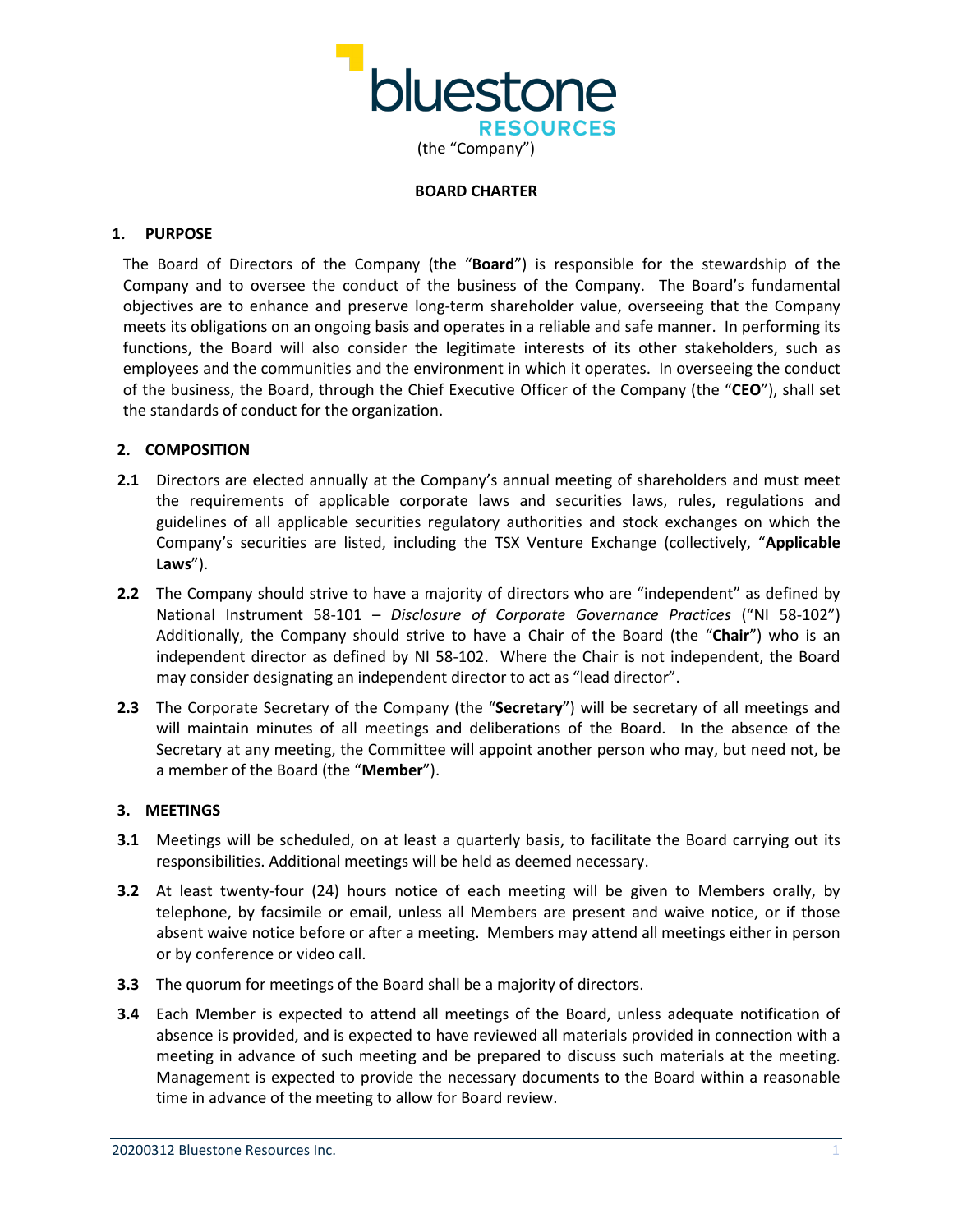**3.5** The non-executive directors shall meet, without members of management, at each Board meeting.

## **4. DUTIES AND RESPONSIBILITIES**

The Board discharges its responsibility for overseeing the management of the Company's business by delegating to the Company's Senior Executives the responsibility for day-to-day management of the Company. The Board also discharges its responsibilities, both directly and indirectly, through its Board committees ("**Committees**"). In addition to its Committees, the Board may appoint ad hoc committees periodically to address certain issues of a more short-term nature. In addition to the Board's primary roles of overseeing corporate performance and providing quality, depth and continuity of management to meet the Company's strategic objectives, principal duties include the following:

## **4.1 Legal Requirements**

- (a) The Board has the statutory duty to manage or supervise the management of the business and affairs of the Company.
- (b) A director of the Company, when exercising the powers and performing the functions of a director, has the statutory duty to:
	- (i) act honestly and in good faith with a view to the best interests of the Company;
	- (ii) exercise the care, diligence and skill that a reasonably prudent individual would exercise in comparable circumstances; and
	- (iii)act in accordance with the *Business Corporations Act* (British Columbia) and the regulations thereto, as well as the Company's constating documents.

## **4.2 Overseeing Management**

- (a) The Board is responsible for approving the appointment of the CEO, the President, the Chief Financial Officer, any Vice-President, and any other employee of the Company having a comparable position as may be specified by the Board (collectively the "**Senior Executives**") and approving their compensation, following a review of the recommendations of the Compensation Committee. To the extent feasible, the Board shall satisfy itself as to the integrity of the CEO and other Senior Executives and that the CEO and other Senior Executives create a culture of integrity throughout the Company.
- (b) The Board, from time to time, delegates to Senior Executives the authority to enter into certain types of transactions, including financial transactions, subject to specified limits. Investments and other expenditures above the specified limits and material transactions outside the ordinary course of business are reviewed by and subject to the prior approval of the Board.
- (c) The Board oversees succession planning programs, including programs to appoint, train, develop, and monitor Senior Executives.

## **4.3 Board Organization**

(a) The Board will respond to recommendations received from the Corporate Governance Committee and the Compensation Committee but retains the responsibility for managing its own affairs by giving its approval for its composition and size, the selection of the Chair and any Co-Chair(s) or lead director of the Board, candidates nominated for election to the Board,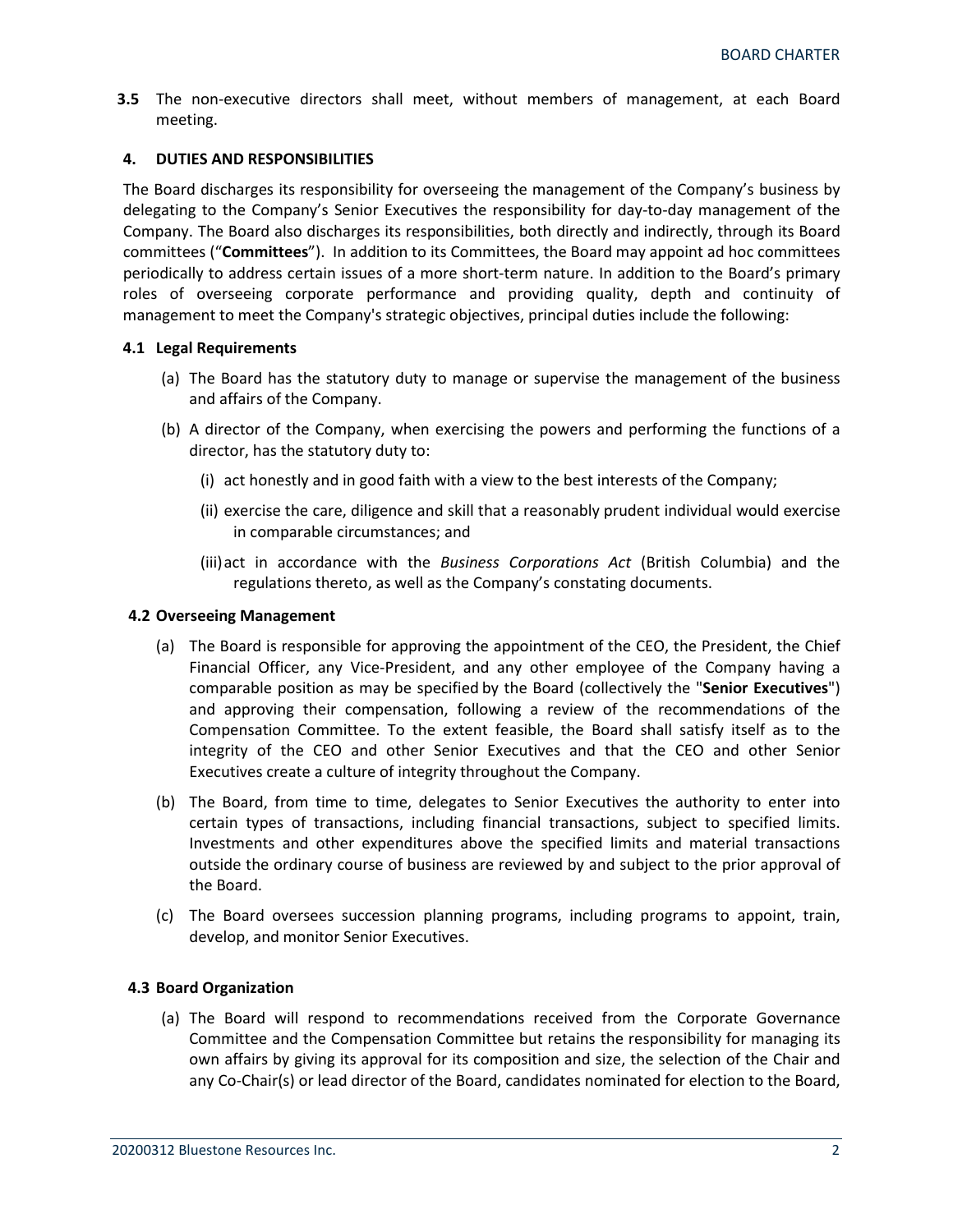Committee and Committee chair appointments, Committee charters and director compensation.

(b) The Board may delegate to its Committees matters it is responsible for, including the approval of compensation of the Board and management, the conduct of performance evaluations and oversight of internal controls systems, and health, safety and environmental policies, but the board retains its oversight function and ultimate responsibility for these matters and all other delegated responsibilities.

## **4.4 Strategic Planning and Risk Management**

- (a) The Board oversees the Company's long-term goals and strategic planning process and assists management, directly or through its Committees, in developing and approving the defined processes by which the Company proposes to achieve its goals, taking into account, among other things, the changing opportunities and risks of the Company's business.
- (b) The Board is responsible for reviewing the principal risks of the Company's business and the implementation of appropriate systems to effectively monitor and manage such risks with a view to the long-term viability of the Company.

## **4.5 Monitoring of Financial Performance and Other Financial Reporting Matters**

- (a) The Board is responsible for approving the audited financial statements, interim financial statements and the notes, and management's discussion and analysis accompanying such financial statements.
- (b) The Board is responsible for reviewing and approving the Company's annual budget, if any, presented by management.
- (c) The Board is responsible for reviewing and approving material transactions outside the ordinary course of business and those matters which the Board is required to approve under the Company's governing statute, including the payment of dividends, issuance, purchase, and redemptions of securities, acquisitions and dispositions of material capital assets, and material capital expenditures.
- (d) The Board is responsible, directly and through the Audit Committee, for assessing the integrity of internal control over financial reporting and management information systems.

## **4.6 Policies, Procedures and Compliance**

- (a) The Board is responsible for:
	- (i) developing the Company's approach to corporate governance, including approving and monitoring compliance with all significant policies and procedures related to corporate governance; and
	- (ii) approving policies and procedures so that that the Company operates at all times within Applicable Laws.
- (b) The Board shall oversee that the Company sets high environmental standards in its operations and is in compliance with environmental laws and legislation.
- (c) The Board, in consultation with the Health, Safety and Sustainability Committee, shall review the Company's programs and policies for the health, safety and security of its employees and the workplace.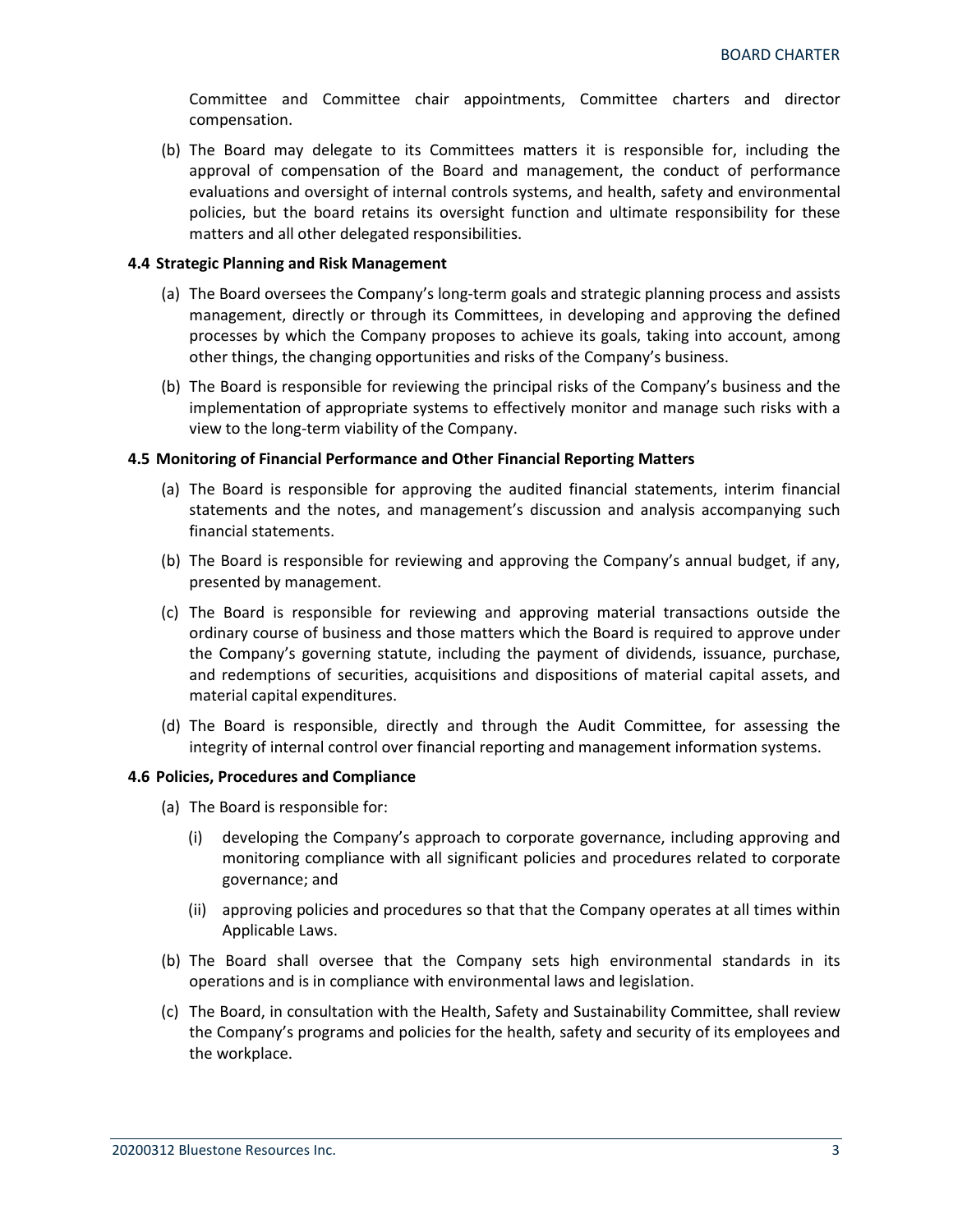## **4.7 Communications and Reporting**

- (a) The Board is responsible for adopting a disclosure policy for the Company and confirming that the Company has in place effective communication processes with shareholders and other stakeholders and with financial, regulatory and other institutions.
- (b) The Board shall approve the content of the Company's major communications to shareholders and the investing public, including the interim and annual financial statements and management's discussion and analysis, the management information circular, and any annual information form or any prospectuses which may be filed by the Company.
- (c) The Board is responsible for overseeing the Company's financial reporting and disclosure obligations in accordance with Applicable Laws, including.
	- (i) overseeing the accurate reporting of the financial performance of the Company to shareholders, other security holders and regulators on a timely and regular basis and in accordance with Applicable Laws;
	- (ii) overseeing that the financial results are reported fairly and in accordance with generally accepted accounting standards and Applicable Laws; and
	- (iii)taking steps to enhance the timely disclosure of any other developments that have a significant and material impact on the Company.

## **4.8 Orientation and Continuing Education**

- (a) The Board is responsible for:
	- (i) all directors receiving a comprehensive orientation program so that all new directors understand the nature and operations of the Company's business and the role of the Board and its Committees, as well as the contribution individual directors are expected to make (including, in particular, the commitment of time and resources that the Company expects from its directors); and
	- (ii) providing continuing education opportunities for all directors so that individual directors may maintain or enhance their skills and abilities as directors, as well as their knowledge and understanding of the Company's business.

## **4.9 Nomination of Directors**

- (a) In connection with the nomination or appointment of individuals as directors, the Board is responsible for:
	- (i) considering what competencies and skills the Board, as a whole, should possess;
	- (ii) assessing what competencies and skills each existing director possesses; and
	- (iii) considering the appropriate size of the Board, with a view to facilitating effective decision making.
- (b) In carrying out each of these responsibilities, the Board will consider the advice and input of the Corporate Governance Committee.

## **5. BOARD EVALUATION**

**5.1** The Company should endeavor to conduct assessments of the Board, its Committees, and each individual director annually regarding its or his or her effectiveness and contribution. All assessments should include: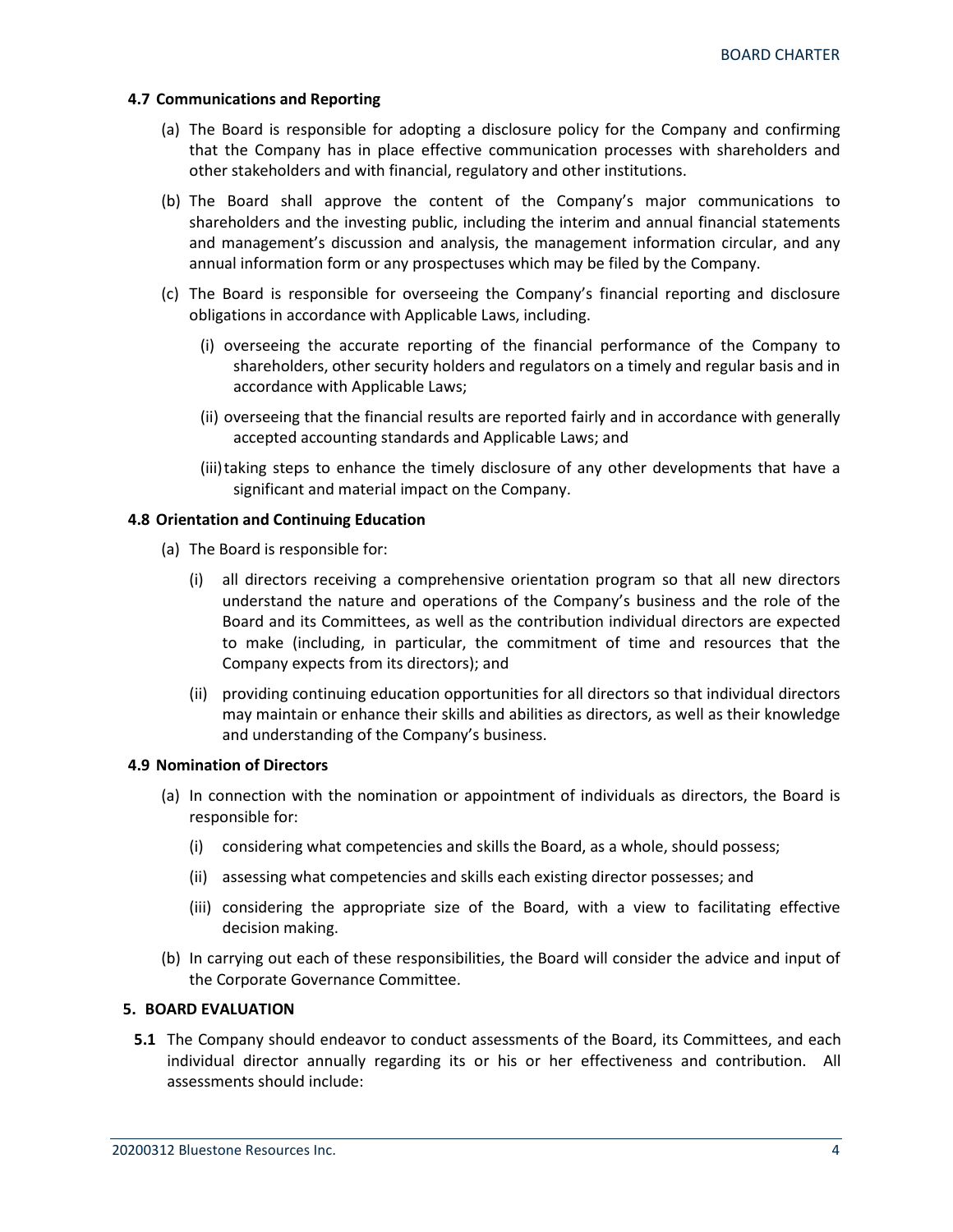- (a) in the case of the Board or a Committee of the Board, its performance in light of the Board's or the Committee's mandate or charter; and
- (b) in the case of an individual director, the competencies and skills each individual director is expected to bring to the Board.

## **6. BOARD CHAIR**

## **6.1 Appointment of the Chair**

The Chair shall be appointed annually by the Board and shall have such skills and abilities appropriate to the appointment of the Chair as shall be determined by the Board. Where a vacancy occurs at any time in the position of the Chair, it shall be filled by the Board. The Board may remove and replace the Chair at any time.

## **6.2 Duties**

The Chair, with the assistance of the Lead Director (if one is appointed from time to time), is accountable to the Board and shall have the duties of a Member as set out in Applicable Laws and in the Company's constating documents. The Chair, with the assistance of the Lead Director (if one is appointed from time to time), is responsible for the management, development and effective performance of the Board and leads the Board to fulfill its duties as required by Applicable Laws. In particular, the Chair (or Lead Director) shall:

- (a) organize the Board to function independently of management;
- (b) promote ethical and responsible decision making, appropriate oversight of management, and best practices in corporate governance;
- (c) make sure the Board has the opportunity to meet without members of management present on an as-needed basis;
- (d) determine, in consultation with the Board and management, the time and places of the meetings of the Board and of the annual meeting of shareholders;
- (e) manage the affairs of the Board, including that the Board is organized properly, functions effectively and meets its obligations and responsibilities;
- (f) co-ordinate with management matters to be considered by the Board are properly presented and given the appropriate opportunity for discussion;
- (g) provide advice, counsel, and mentorship to other Members, the CEO, and other Senior Executives;
- (h) preside as chair of each meeting of the Board;
- (i) preside as chair of each meeting of the shareholders of the Company;
- (j) communicate with all Members to co-ordinate their input, encourage their accountability, and provide for the effectiveness of the Board and its Committees as well as to keep Members up to date on all major developments concerning the Company; and
- (k) review to determine if the Company, and where appropriate the Board, is adequately represented at official functions and meetings with major shareholder groups, other stakeholders, financial analysts, media and the investment community.

In addition, the Lead Director, if one is appointed from time to time, will be responsible for the following: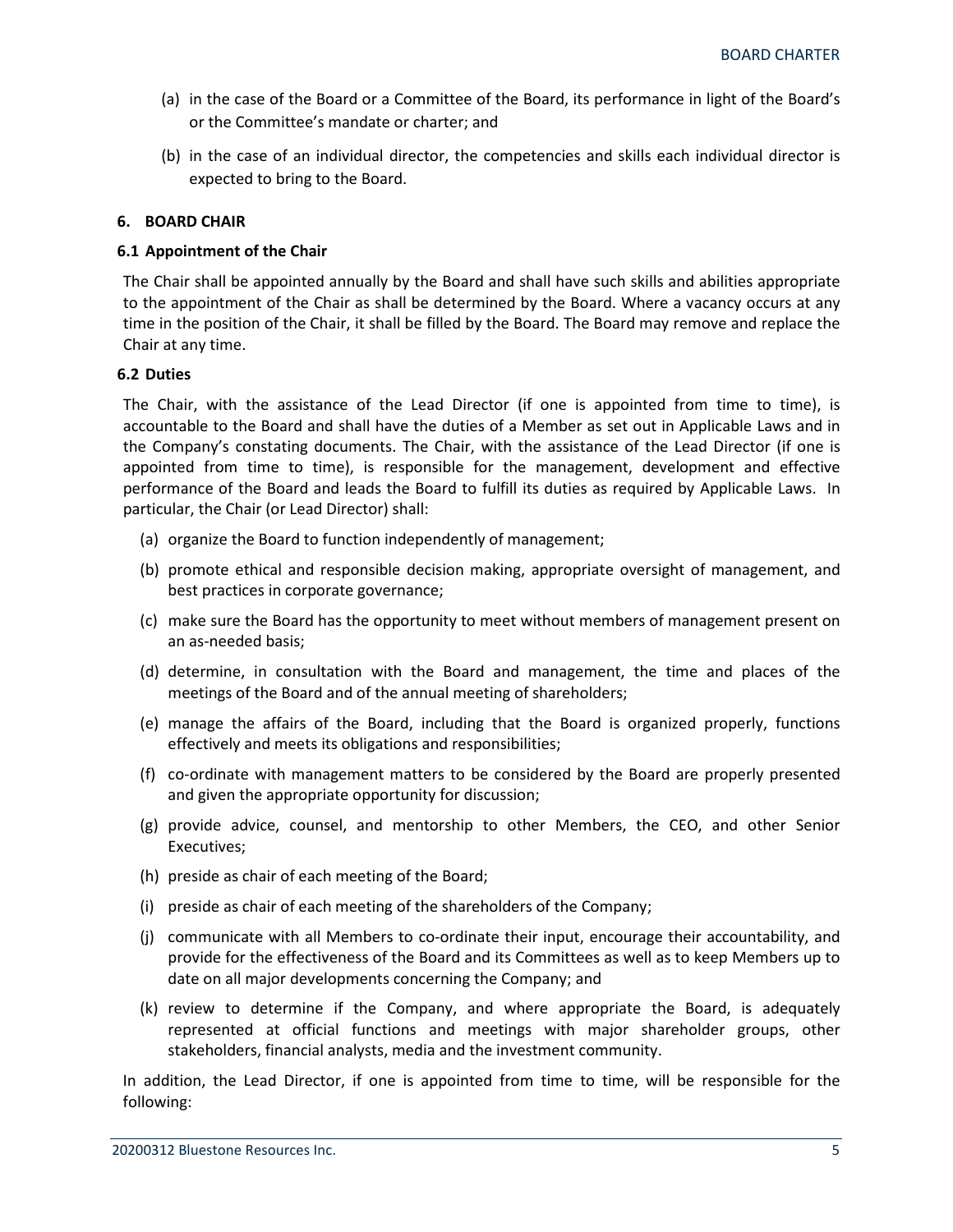- (a) reviewing items of importance for consideration by the independent directors and setting the agenda for in camera sessions of the independent directors;
- (b) presiding over meetings of the directors at which the Chair is not present and in camera sessions of the independent directors, and apprising the Chair of the issues considered;
- (c) encouraging free and open discussion at in camera sessions of the independent directors;
- (d) serving as liaison between the independent directors and the Chair;
- (e) being available for consultation and direct communication with the Company's shareholders as appropriate;
- (f) together with the Chair of the Board and the Chair of the Corporate Governance and Nominating Committee, providing feedback to directors regarding their performance; and
- (g) performing such other duties as the Board may delegate to the Lead Director from time to time.

## **7. COMMITTEE CHAIRS**

## **7.1 Appointment**

The chair of each Committee shall be appointed annually by the Board. Where a vacancy occurs at any time in the position of a Committee chair, it shall be filled by the Board. The Board may remove and replace a Committee chair at any time.

# **7.2 Duties**

- (a) The chair of a Committee shall lead and oversee the Committee so as to fulfill its mandate. In particular, the Committee chair shall:
- (b) organize the Committee to function independently of management;
- (c) provide the Committee the opportunity to meet on an as-needed basis without members of management present;
- (d) determine, in consultation with the Committee and management, the time and places of the meetings of the Committee;
- (e) manage the affairs of the Committee so that it is organized properly, functions effectively, and meets its obligations and responsibilities;
- (f) co-ordinate with management matters to be considered by the Committee are properly presented and given the appropriate opportunity for discussion;
- (g) provide advice and counsel to the CEO and other Senior Executives in the areas covered by the Committee's mandate;
- (h) preside as chair of each meeting of the Committee; and
- (i) communicate with all members of the Committee to co-ordinate their input, encourage their accountability, and provide for the effectiveness of the Committee.

| Original approval date: | March 8, 2018             |
|-------------------------|---------------------------|
| Revised date:           | March 12, 2020            |
| Approved by:            | <b>Board of Directors</b> |